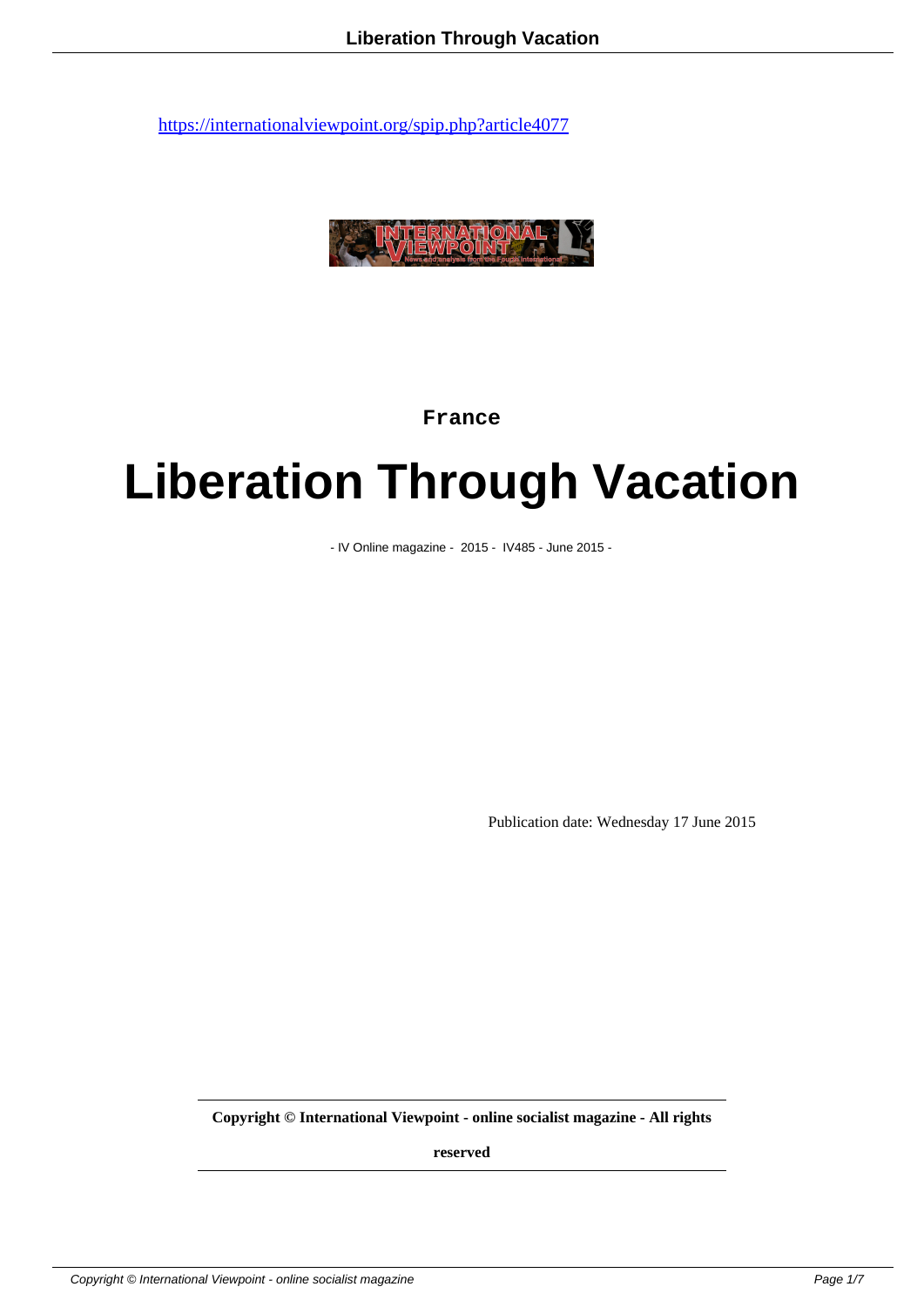**Reducing working hours is more than a path to full employment. It could help millions live more fulfilling lives. Since its introduction at the end of the 1990s, France's statutory thirty-five-hour workweek has been a source of ongoing controversy. Originally developed as a job creation measure by the then newly elected "plural left" government of Lionel Jospin, the proposal for a mandatory cut in working time for private-sector employees generated such a furious backlash from business that its implementation (via the two Aubry Laws, named after Labor Minister Martine Aubry) led to the wholesale reorganization of France's main employers' lobby.**

Upon the Right's accession to power following the 2002 parliamentary election, a succession of conservative administrations sought to chip away at the thirty-five-hour workweek through a variety of reforms that eased overtime restrictions and limited the law's application. Just from 2002 to 2008, the Right implemented seven substantial measures relating to working time.

And yet, partially restrained by the widespread view that the thirty-five-hour workweek is an "acquired social right" (as former President Jacques Chirac once put it), even committed neoliberals like Nicolas Sarkozy have been unable to fully repeal the statute.

Scrapping the law remains a central plank in the policy agenda of France's vocal business representatives. Last year, Pierre Gattaz, the head of MEDEF, the powerful national employers' association, called for greater flexibility in determining employee work hours. "Today, the thirty-five-hour uniformly applied, it is no longer relevant," Gattaz said, adding, "I'm not saying you have to work forty-eight hours per week. But if companies need some employees to work forty hours and other to work thirty-two hours, they must be allowed to organize them."

Attitudes on the French left have tended to be more ambivalent. For the social liberals who dominate the governing Socialist Party, reforming the working-time law fits neatly into their larger project of restructuring the French labor market along neoliberal lines.

Thus, the Finance Minister Emmanuel Macron âEuros" an ex-investment banker and free-market ideologue widely loathed by the radical left âEuros" echoed Gattaz's call for increased latitude, arguing that "the legal framework of thirty-five hours is insufficient, since employees, like companies, need more flexibility." It was only in the face of substantial union opposition that the government, headed by the historically unpopular President Francois Hollande and Prime Minister Manuel [Valls \(darling of the](http://www.nytimes.com/2014/10/07/business/international/emmanuel-macron-of-france-is-the-face-of-the-new-socialism.html?_r=0) Socialist Party right), agreed to back down, at least temporarily.

This attitude represents a major shift from the view prevalent in the less radical sections of the French left before the passage of the Aubry Laws. Initially, the proposal for a legal reduction in weekly work hours for full-time employees was suggested to Jospin by Dominique Strauss-Kahn âEuros" future head of the International Monetary, now disgraced due to sexual assault allegations, and hardly a radical figure.

Support for the plan was tra[ditionally strongest in the C](http://www.theguardian.com/world/dominique-strauss-kahn)FDT, the more conservative and less militant of France's two biggest union confederations, rather than the traditionally Communist-aligned CGT. Indeed, the idea of using working-time reduction as a means of generating new employment was not limited to the Left during the 1990s.

Even on the Right, which never accepted the idea of making the shortened workweek mandatory, there was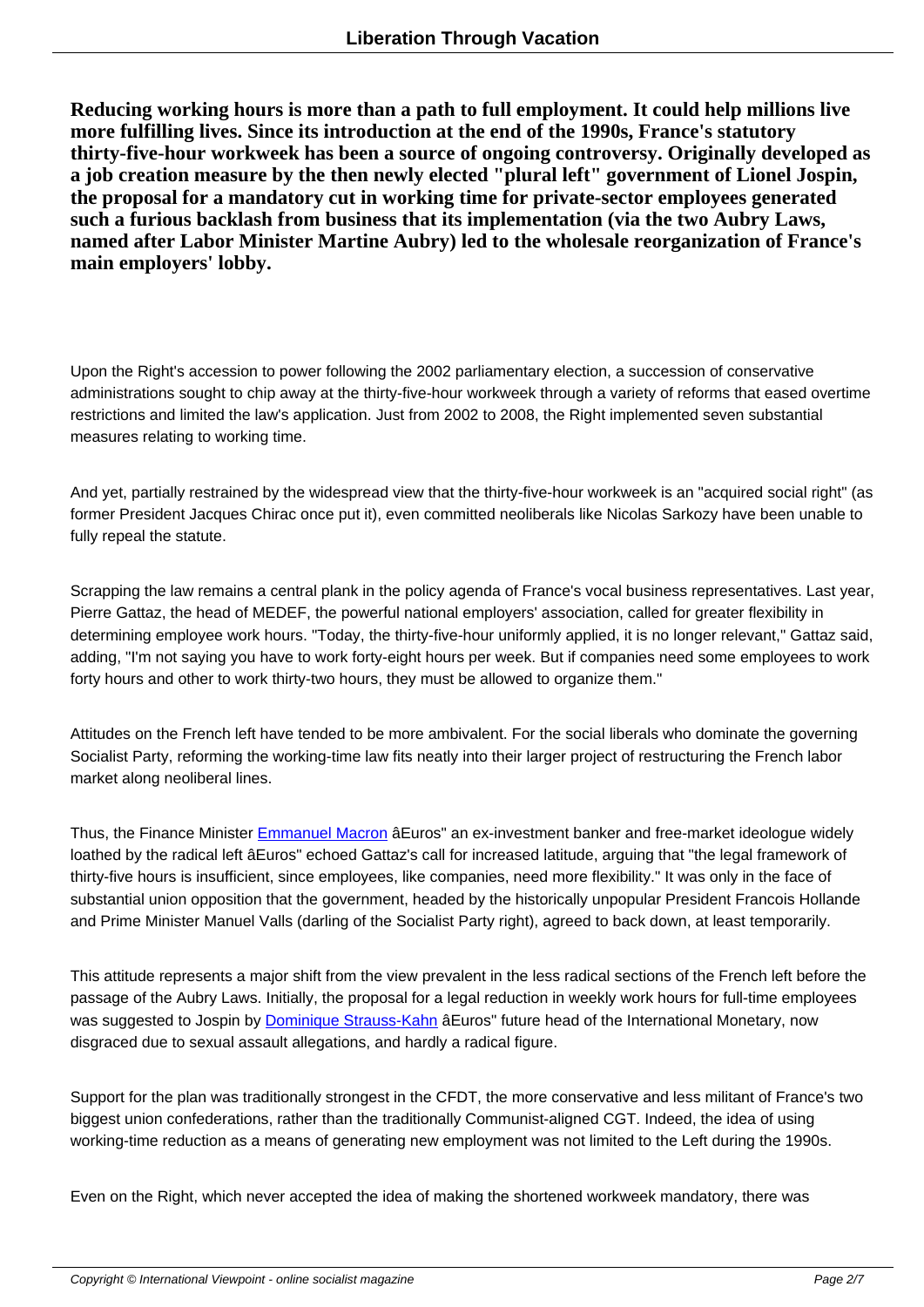widespread backing of efforts to use financial incentives to encourage a reduction for full-time employees: for instance, the 1996 Robien Law offered subsidies amounting to as much as 50% of employers' social security contributions if they reached agreements with employee representatives to cut working hours.

The Right's lack of antipathy made the radical left hesitant about supporting the hours reductions legislation. This ambivalence was exacerbated by the two Aubry Laws, which were seen as reinforcing the long-term trend toward greater flexibility in employment relations and the decentralization of wage bargaining. For example, the far left objected to rule changes that allowed for the calculation of working-time on an annualized, rather than weekly basis; they were concerned that the measures would effectively undermine existing rules governing working conditions.

Some of these fears have been borne out: the workweek law has accorded employers more latitude, at employees' expense âEuros" especially after the series of post-Aubry I reforms.

But this shouldn't blind leftist observers to the radical promise and possibility embedded in the plan for a mandatory decrease in working time. In important respects, that policy offered a genuinely egalitarian and sustainable avenue for creating large numbers of full-time jobs, not through deregulation of the labor market or with the loss of pay, but through a redistribution of work hours âEuros" a vehicle for generating job growth that both boosted labor's power at the expense of capital and lessened intra-class disparities based on gender and occupation.

It in this sense that the relevance of a shorter workweek extends far beyond the borders of France. In the following article, translated by Emal Ghamsharick and Selma Berg from the French journal Contretemps, two left-wing economists in France make the case for the thirty-five-hour workweek as a non-neoliberal path to full employment.

## **Reduce working time to gain full employment**

The question of working-time reduction is central to the history of capitalist exploitation of labor and worker resistance. Today, employers understand well that it is a crucial battle, as shown in an October 2012 editorial by Denis Kessler in Le Monde.

France's largest employer federation, MEDEF, keeps pushing to reconsider the thirty-fi[ve-hour workw](http://mobile.lemonde.fr/idees/article/2012/10/31/apres-15-annees-d-esperances-decues-il-est-temps-d-abolir-les-35-heures_1783706_3232.html)eek set forth in the Aubry Laws (though they do have limitations), and even wants to abandon any reference to a collective legal limit to working time. The national collective wage agreement (ANI), passed as a law by government majority, opens this opportunity through "competitiveness agreements."

Even if working-time reduction has been a historic battle of the labor movement and a prominent claim of the Left for much of the twentieth century, today this battle has reached a standstill; we have collective difficulties reaching a mass scale, to resume the offensive on this question and to respond to employers' offensive. This battle has not been fought by part of the Left and the labor movement in the age of the Aubry Laws, which have negative outcomes for a significant number of salaried workers (increased flexibility, lack of compensatory hires).

The impression that real working-time reduction requires a balance of power out of reach today (while unemployment continues to rise and redundancy plans are multiplying, apparently condemning labor struggles to remain defensive) nurtures a feeling of helplessness. Additionally, we face an ideological assault, also within part of the Left, proclaiming that we must choose between employment and wages and that the current distribution of surplus value is not negotiable.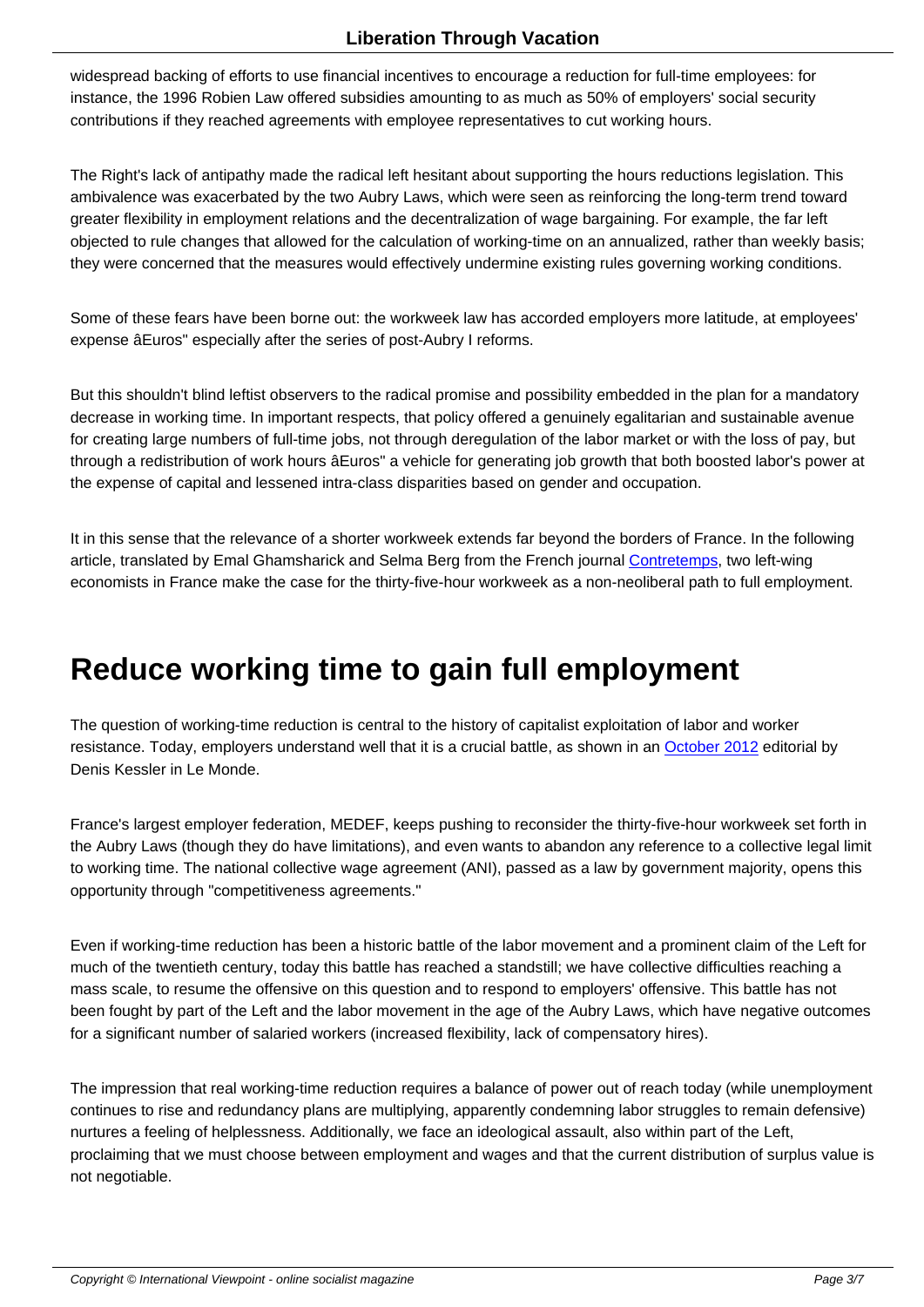So it is essential to find ways to overcome this situation and resume fighting, including ideologically, for working-time reduction. Contrary to widespread ideas, true full employment is possible. But it requires confrontation with employers.

Nothing could be further from the truth than claiming that greatly increased productivity is the cause of unemployment. Yet it is a common misconception, especially among those who support the "End of Work" thesis, which claims that productivity is growing so fast that full employment is moving further beyond the horizon. According to this thesis, we should replace the right to work with the right to a universal income. This is a farewell to struggle and a dangerous illusion (particularly dangerous for women).

Things do not work like that. Just compare two periods: the "Trente [Glorieuses" \(194](https://www.jacobinmag.com/2012/04/the-politics-of-getting-a-life/)5-1975), with low unemployment (around 2%) and the neoliberal phase, which began in the mid-1980s, where the unemployment rate was high (around 10%). Now the first saw a very high growth of labor productivity (around 5%), which then slowed sharply to around 1 to 2%. In other words: when productivity gains slow down, unemployment explodes.

This paradox disappears if we remember that employment depends not just on the overall level of production and the productivity of labor, but also on working time. In the medium term âEuros" and this is true for both of these great periods âEuros" labor productivity increases at about the same pace as production, so that net job creation depends mainly on the reduction of working time.

We can illustrate this process by broadening the scope over the entire twentieth century: in this period, hourly labor productivity increased by a factor of 13.6. How were these productivity gains distributed? By raising the standard of living (GDP multiplied by 9.7) and reducing working hours, which decreased by 44%. Employment, meanwhile, increased by only 26%, and the total number of hours worked fell by 30%.

In short, we are working part-time compared to our great-grandparents, and if it was not for this, unemployment would have reached insurmountable levels. This does not happen "naturally": social struggles ensured that productivity gains were distributed in the form of lower working hours, not just as wage increases. The history of social struggles is permeated by conflicts about working time.

A second example is the experience of the thirty-five-hour workweek in France. It developed in socially unsatisfactory conditions, but it would be absurd to dismiss it as "anti-economic." Indeed, over the past two decades, all new net jobs in the private sector were created during the transition to the thirty-five-hour week. This rebuttal of conventional wisdom becomes apparent if we observe the private-sector employment curve (Figure 1).

[https://internationalviewpoint.org/IMG/jpg/husstrell1.jpg]

Figure 1: Employment in the Private Sector in Millions (Source: Dares)

In the two decades before the thirty-five-hour week, good and bad economic years even out, and employment in 1997 is at about the same level as in 1978. Between 1997 and 2002, we see a spectacular boost: almost two million jobs are created. Then employment hits a ceiling, picks up a little, and drops with the crisis. The result: in the second quarter of 2013, there were 15.93 million jobs in the private sector, compared to 15.9 million in the second quarter of 2002 âEuros" eleven years lost for employment.

For thirty years, excepting this break, work has been distributed "liberally" and unequally, mostly as part-time work, mostly forced, mainly on women. Recall that in France, women entered the job market as full-time workers. Part-time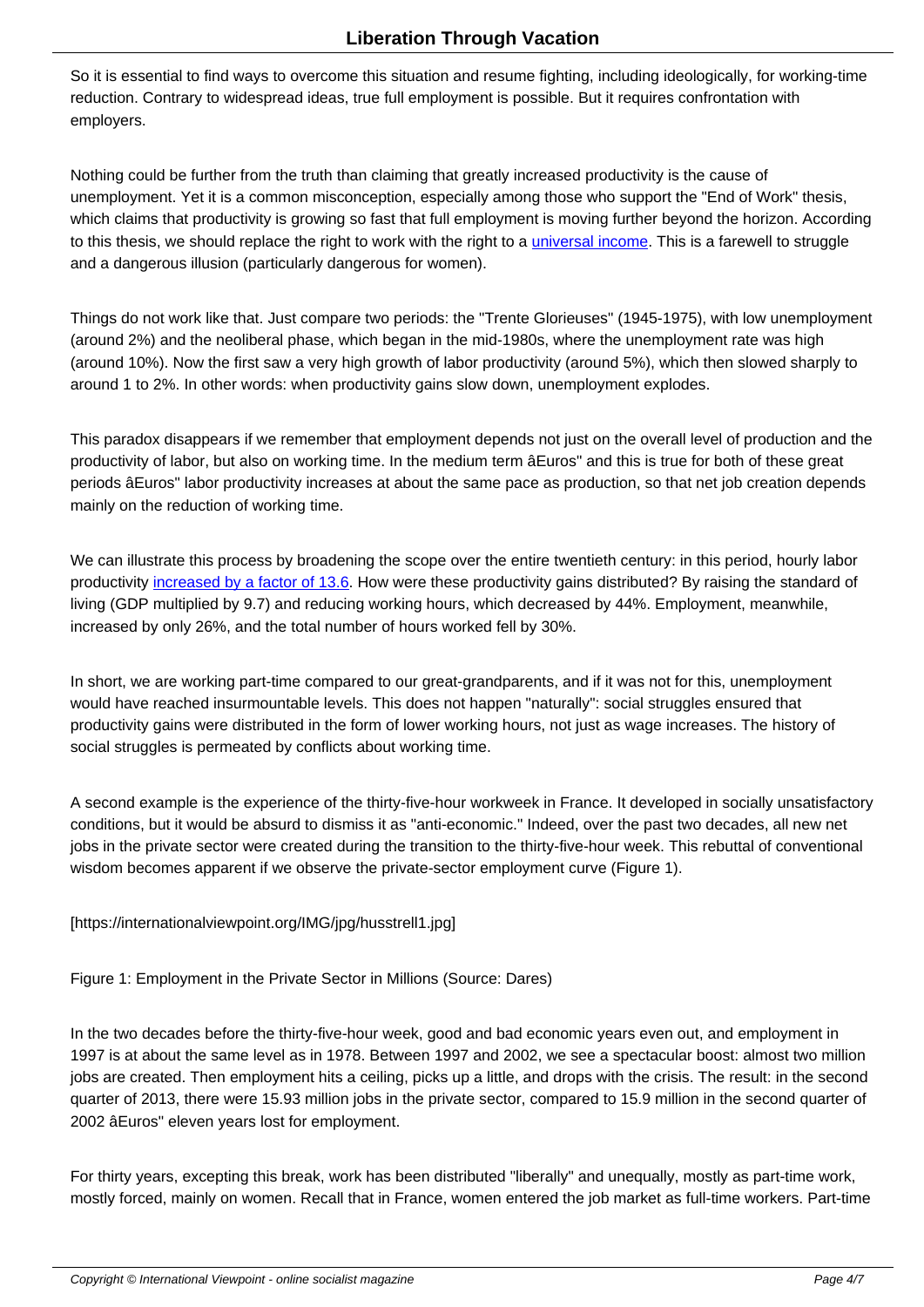work has never been a gateway to full employment, as in some countries in Northern Europe. Almost nonexistent before the 1980s, it expanded as a direct result of public policy (mostly by exempting employers from social security contributions).

Today, 30% of women employees work part-time, the vast majority involuntarily, and 80% of part-time jobs are occupied by women. In some sectors (retail, foodservice, cleaning), all created jobs are part-time, with extremely flexible hours and very low salaries. Part-time effectively means partial salary (even though most of these jobs already earn minimum wage) and partial pensions. The growth of part-time work reinforces the sexual division of labor, as we shall see.

The question is not so much if working hours will decrease, but how. The reduction can be general, with or without retention of monthly salary and compensatory hires; it can be targeted (precarity and part-time); or it can be extreme (unemployment).

Working-time reduction, collective and enforced by law, is an alternative to the expansion of part-time. Both fundamentally contradict each other.

There is a close link between working-time reduction and distribution of income. There are many ways to do it, each with obviously different effects on the distribution of wealth. The thirty-five-hour week has left wages unchanged, contrary to employers' complaints, which accuse it of increasing the costs of labor. This result was achieved in two ways: by reducing social security contributions and by raising work intensity, which has reduced the policy's potential for creating new jobs.

In other words, employers never stopped skimming productivity gains, thereby maintaining or even increasing their profit margins. These profits were not used to invest more, but to pay out more dividends. In 2012, an employee worked an average of twenty-six days per year for shareholders, instead of nine days in 1980.

What is not paid out to employees in the form of wage increases or job creation through working-time reduction is directly seized by the shareholders. This is why the rise and solidification of mass unemployment and this form of shareholder takeover (a good indicator of financialization) are two sides of the same "medal."

This is also why any proposal to reduce unemployment without touching income distribution is an illusion. Here the crisis reveals the violence of social relations: while employees are laid off and 90% of new hires have fixed-term contracts of less than a month, dividend growth, interrupted in 2010 at the height of the crisis, is resuming with a vengeance.

In opposition to full employment in the neoliberal or social-liberal sense, we are actually defending a type of full employment compatible with low inflation, accompanied by cyclical unemployment (called "equilibrium unemployment" in dominant theory); this is the famous NAIRU, or non-accelerating inflation rate of unemployment.

In reality, this produces an *industrial reserve army*, which today exists not only in the strict sense of unemployed labor, but also as cyclical unemployment: odd jobs, precarious employment, etc. This notion of "full employment" is the root of so-called workfare policies, which force the unemployed to accept any job under any conditions and at any price. We must distance ourselves from this notion of full employment to avoid misunderstandings and create the conditions for an **alliance** b[etween unemployed, pr](http://www.encyclopedia.com/doc/1O88-industrialreservearmy.html)ecarious and employed workers.

As shown, the Aubry Laws have created permanent jobs, but almost nobody, at least in the Socialist Party, defends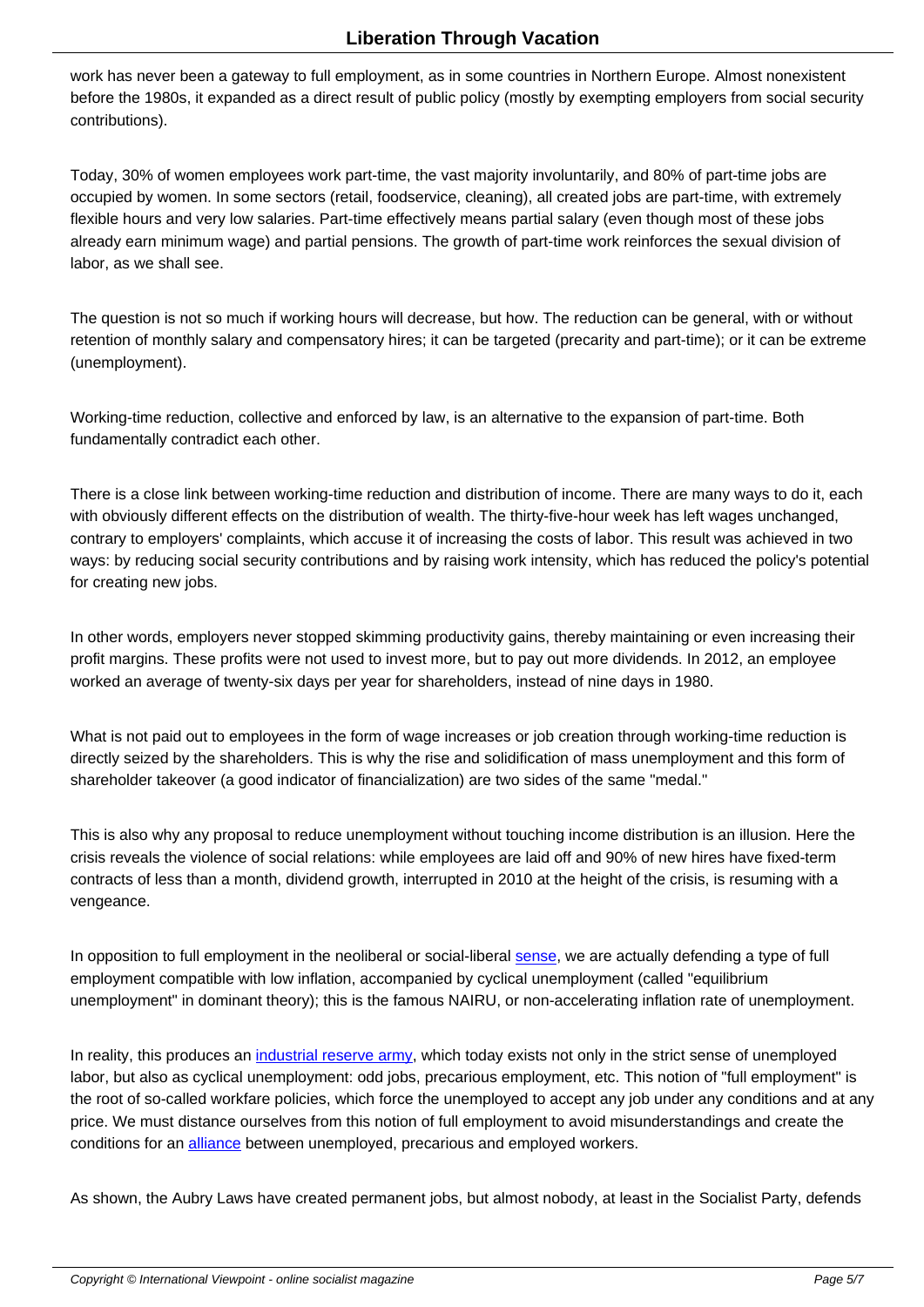this record. In addition, the rules adopted at the time have worsened the living conditions of broad segments of the working class.

The crucial point is that lowered social security contributions were not accompanied by any requirement for compensatory hiring. The Robien Law, although making it optional, demanded "10% working time reduction = 10% new hires"; Aubry I did not require more than 6%, and the Aubry II required nothing at all.

Critics of working-time reduction speak of simplified arithmetic, but it is easy to show that the math worked âEuros" and that employers know how to use a calculator. Going from 100 employees at 39 hours (3,900 hours) to 106 employees at 35 hours (3,710 hours) reduces total hours by 5.1%. To avoid having to hire more, it is "sufficient" to intensify the pace of labor and increase hourly productivity.

This is exactly what happened: hourly productivity rose by 5.1%. But since the monthly salary was stabilized, the total payroll still increased. In return, employers got a relative wage freeze and the famous social security exemptions.

The devil is often in the details, and we could cite other mechanisms that reduced the impact of the thirty five-hour week on labor, especially the exemption of small businesses and overtime. We know that when the Right returned to power it failed to undo the thirty-five-hour week âEuros" which despite everything, is taken for granted by the French public âEuros" and thus attempted to circumvent the very concept of statutory working time.

The foregoing analysis allows us to better define the essential conditions for working-time reduction to reach its full potential. It is obviously necessary to stabilize the monthly wage, but also to create jobs proportional to the decrease in working hours. Such conditions would obviously increase total payroll expenses.

The reaction should not be new reductions of "charges," which gradually asphyxiate the social security budget, but to proportionally reduce the cost of capital, i.e. dividend payouts and interest payments. This implies a twofold reallocation of profits: firstly, from capital-intensive sectors to sectors with a high labor component, and, secondly, from large companies to small and medium-sized enterprises.

Reducing forced labor time opens up various prospects for human and social emancipation. The possibility of emancipating ourselves from forced labor cannot be dissociated from the possibility of reducing exploitation in forced labor. This is the meaning of Simone Weil's sentence: "No one would accept to be a slave for two hours; to be accepted, daily slavery must last long enough to break something in a human."

The pressure of unemployment also guaran[tees that e](http://gesd.free.fr/weil37.pdf)mployers can intensify conditions so much that they seem impossible to challenge. In contrast, real working-time reduction that fulfills all necessary conditions can only be achieved under the control of the employees on the job. It must be verified if the created jobs really exist âEuros" a hiring plan must be established that is not simply a copy of the initial jobs, but takes into account actual needs, relat[ive hards](http://mrzine.monthlyreview.org/2010/kalecki220510.html)hip, and the necessity of reducing precarious employment.

Part-time work reinforces the unequal sharing of domestic labor and parenting and the societal view of women's wages as supplementary income. Sociological studies show that women switching to part-time reduces the (already low) participation of men in the household.

Even if it is a "choice," as in civil service, part-time rem[ains a](https://books.google.co.uk/books/about/Les_femmes_et_le_travail_%C3%A0_temps_partie.html?id=ySNiAAAACAAJ&hl=en&redir_esc=y) forced choice (insufficient childcare facilities, public shaming of mothers who work). The goals that it purportedly serves (more space to breathe, do other activities, spend more time with family) can and should be achieved by collective working-time reduction âEuros" for everyone